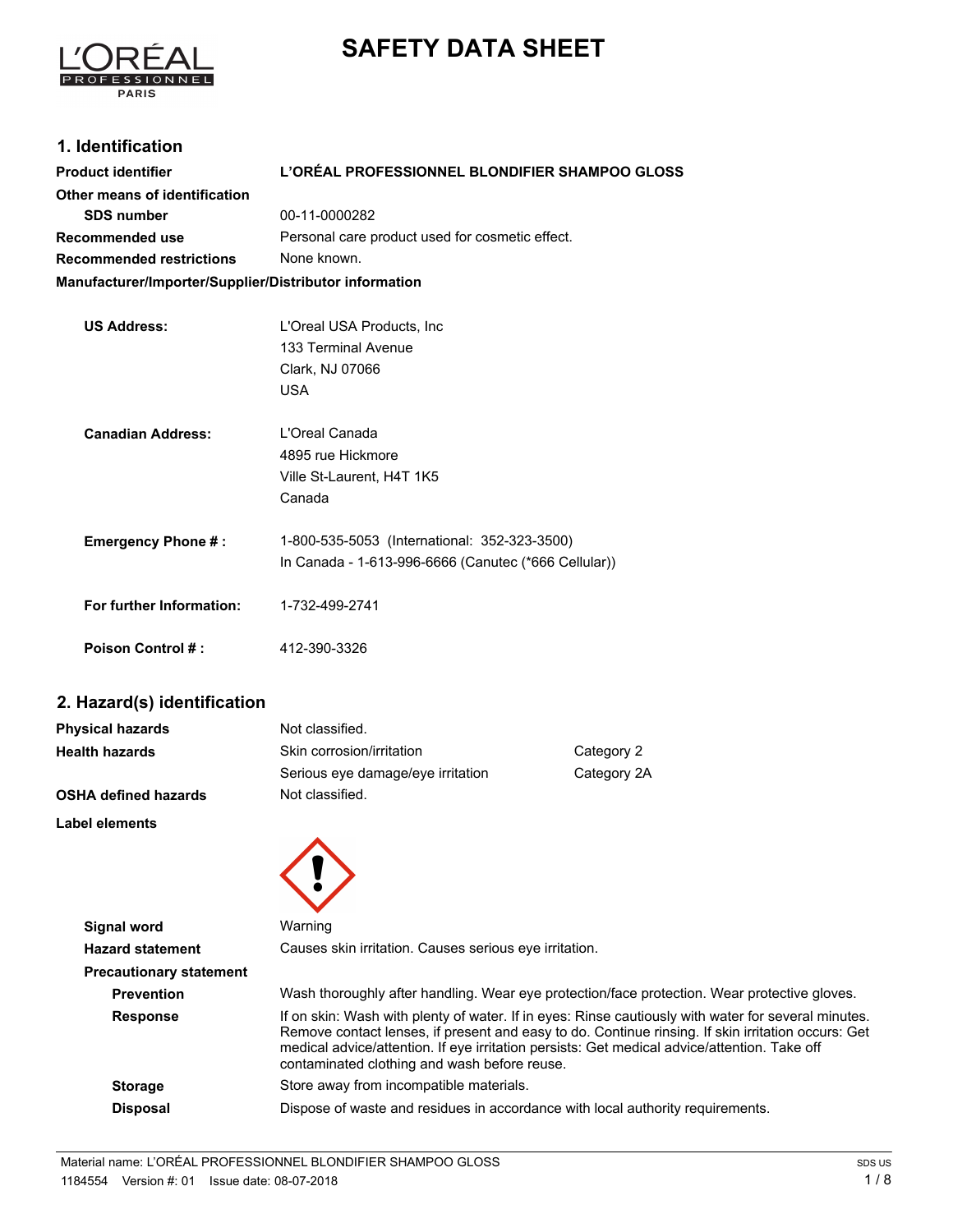**Supplemental information** None.

## **3. Composition/information on ingredients**

#### **Mixtures**

| <b>Chemical name</b>   | Common name and synonyms | <b>CAS number</b> | %    |  |
|------------------------|--------------------------|-------------------|------|--|
| SODIUM LAURETH SULFATE |                          | 3088-31-1         | 8.05 |  |
| COCO-BETAINE           |                          | 68424-94-2        | -4.5 |  |

\*Designates that a specific chemical identity and/or percentage of composition has been withheld as a trade secret.

| 4. First-aid measures                                                        |                                                                                                                                                                                                        |
|------------------------------------------------------------------------------|--------------------------------------------------------------------------------------------------------------------------------------------------------------------------------------------------------|
| Inhalation                                                                   | Move to fresh air. Call a physician if symptoms develop or persist.                                                                                                                                    |
| <b>Skin contact</b>                                                          | Remove contaminated clothing. Wash with plenty of soap and water. If skin irritation occurs: Get<br>medical advice/attention. Wash contaminated clothing before reuse.                                 |
| Eye contact                                                                  | Immediately flush eyes with plenty of water for at least 15 minutes. Remove contact lenses, if<br>present and easy to do. Continue rinsing. Get medical attention if irritation develops and persists. |
| Ingestion                                                                    | Rinse mouth. Get medical attention if symptoms occur.                                                                                                                                                  |
| <b>Most important</b><br>symptoms/effects, acute and<br>delayed              | Severe eye irritation. Symptoms may include stinging, tearing, redness, swelling, and blurred<br>vision. Skin irritation. May cause redness and pain.                                                  |
| Indication of immediate<br>medical attention and special<br>treatment needed | Provide general supportive measures and treat symptomatically. Keep victim under observation.<br>Symptoms may be delayed.                                                                              |
| <b>General information</b>                                                   | Ensure that medical personnel are aware of the material(s) involved, and take precautions to<br>protect themselves.                                                                                    |
| 5. Fire-fighting measures                                                    |                                                                                                                                                                                                        |
| Suitable extinguishing media                                                 | Water fog. Foam. Dry chemical powder. Carbon dioxide (CO2).                                                                                                                                            |
| Unsuitable extinguishing<br>media                                            | Do not use water jet as an extinguisher, as this will spread the fire.                                                                                                                                 |
| Snacific hazarde arising from                                                | During fire, gases hazardous to health may be formed                                                                                                                                                   |

| <b>Specific hazards arising from</b><br>the chemical                    | During fire, gases hazardous to health may be formed.                                         |
|-------------------------------------------------------------------------|-----------------------------------------------------------------------------------------------|
| <b>Special protective equipment</b><br>and precautions for firefighters | Self-contained breathing apparatus and full protective clothing must be worn in case of fire. |
| Fire fighting<br>equipment/instructions                                 | Move containers from fire area if you can do so without risk.                                 |
| <b>Specific methods</b>                                                 | Use standard firefighting procedures and consider the hazards of other involved materials.    |
| General fire hazards                                                    | No unusual fire or explosion hazards noted.                                                   |

#### **6. Accidental release measures**

| <b>Personal precautions,</b><br>protective equipment and<br>emergency procedures | Keep unnecessary personnel away. Keep people away from and upwind of spill/leak. Wear<br>appropriate protective equipment and clothing during clean-up. Do not touch damaged containers<br>or spilled material unless wearing appropriate protective clothing. Ensure adequate ventilation.<br>Local authorities should be advised if significant spillages cannot be contained. For personal<br>protection, see section 8 of the SDS. |
|----------------------------------------------------------------------------------|----------------------------------------------------------------------------------------------------------------------------------------------------------------------------------------------------------------------------------------------------------------------------------------------------------------------------------------------------------------------------------------------------------------------------------------|
| <b>Methods and materials for</b><br>containment and cleaning up                  | Large Spills: Stop the flow of material, if this is without risk. Dike the spilled material, where this is<br>possible. Absorb in vermiculite, dry sand or earth and place into containers. Following product<br>recovery, flush area with water.                                                                                                                                                                                      |
|                                                                                  | Small Spills: Wipe up with absorbent material (e.g. cloth, fleece). Clean surface thoroughly to<br>remove residual contamination.                                                                                                                                                                                                                                                                                                      |
|                                                                                  | Never return spills to original containers for re-use. For waste disposal, see section 13 of the SDS.                                                                                                                                                                                                                                                                                                                                  |
| <b>Environmental precautions</b>                                                 | Avoid discharge into drains, water courses or onto the ground.                                                                                                                                                                                                                                                                                                                                                                         |
| 7. Handling and storage                                                          |                                                                                                                                                                                                                                                                                                                                                                                                                                        |
| <b>Precautions for safe handling</b>                                             | Avoid contact with eyes, skin, and clothing. Provide adequate ventilation. Wear appropriate<br>personal protective equipment. Observe good industrial hygiene practices.                                                                                                                                                                                                                                                               |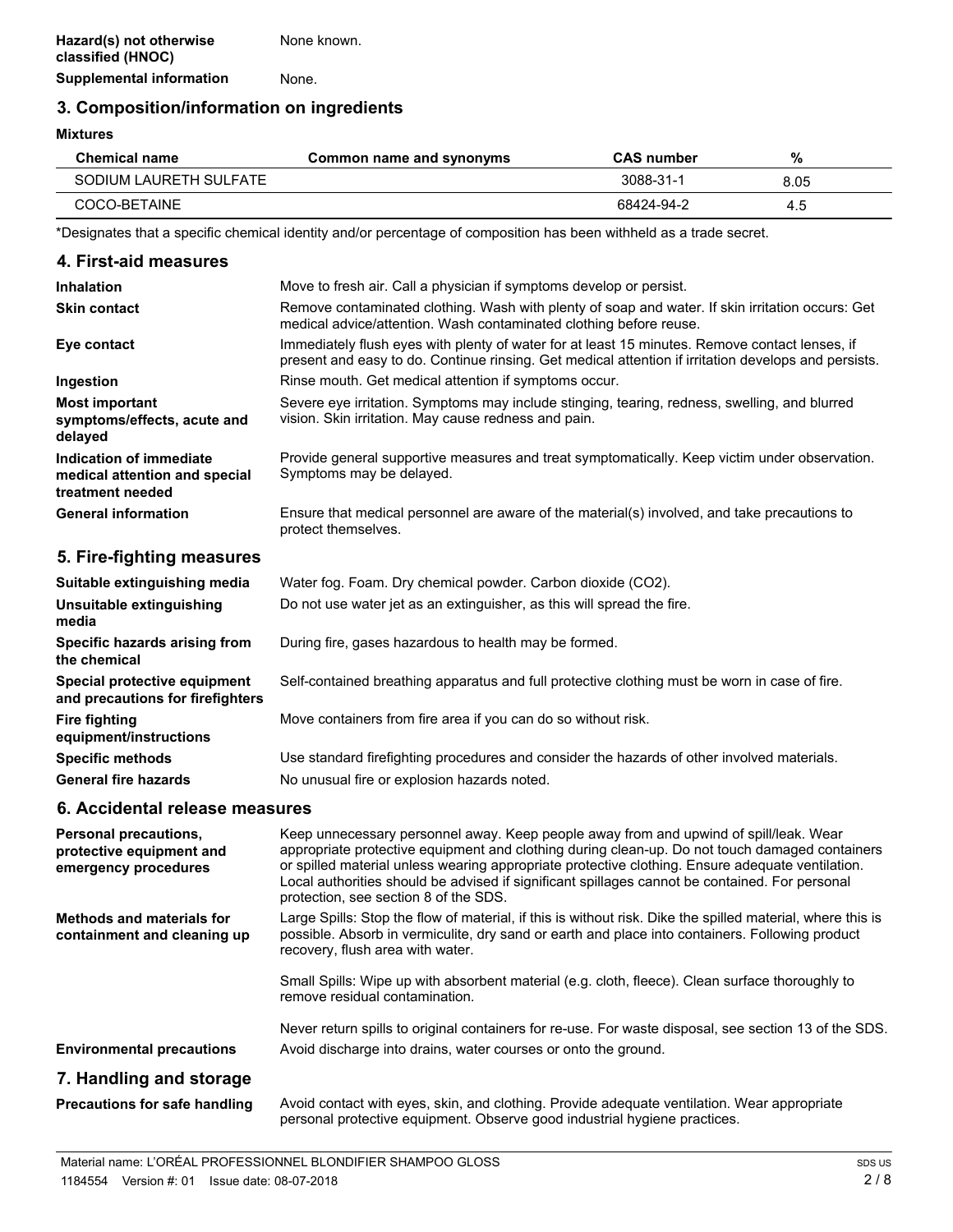Store in original tightly closed container. Keep out of the reach of children. Store away from incompatible materials (see Section 10 of the SDS). **Conditions for safe storage, including any incompatibilities**

#### **8. Exposure controls/personal protection**

| <b>Biological limit values</b>           | No biological exposure limits noted for the ingredient(s).                                                                                                                                                                                                                                                                                                                                                                                                                                  |  |
|------------------------------------------|---------------------------------------------------------------------------------------------------------------------------------------------------------------------------------------------------------------------------------------------------------------------------------------------------------------------------------------------------------------------------------------------------------------------------------------------------------------------------------------------|--|
| Appropriate engineering<br>controls      | Good general ventilation (typically 10 air changes per hour) should be used. Ventilation rates<br>should be matched to conditions. If applicable, use process enclosures, local exhaust ventilation,<br>or other engineering controls to maintain airborne levels below recommended exposure limits. If<br>exposure limits have not been established, maintain airborne levels to an acceptable level. Provide<br>eyewash station. Eye wash fountain and emergency showers are recommended. |  |
|                                          | Individual protection measures, such as personal protective equipment                                                                                                                                                                                                                                                                                                                                                                                                                       |  |
| <b>Eye/face protection</b>               | Face shield is recommended. Wear safety glasses with side shields (or goggles).                                                                                                                                                                                                                                                                                                                                                                                                             |  |
| <b>Skin protection</b>                   |                                                                                                                                                                                                                                                                                                                                                                                                                                                                                             |  |
| <b>Hand protection</b>                   | Wear appropriate chemical resistant gloves.                                                                                                                                                                                                                                                                                                                                                                                                                                                 |  |
| <b>Other</b>                             | Wear appropriate chemical resistant clothing. Use of an impervious apron is recommended.                                                                                                                                                                                                                                                                                                                                                                                                    |  |
| <b>Respiratory protection</b>            | In case of insufficient ventilation, wear suitable respiratory equipment.                                                                                                                                                                                                                                                                                                                                                                                                                   |  |
| <b>Thermal hazards</b>                   | Wear appropriate thermal protective clothing, when necessary.                                                                                                                                                                                                                                                                                                                                                                                                                               |  |
| <b>General hygiene</b><br>considerations | Always observe good personal hygiene measures, such as washing after handling the material<br>and before eating, drinking, and/or smoking. Routinely wash work clothing and protective<br>equipment to remove contaminants.                                                                                                                                                                                                                                                                 |  |

#### **9. Physical and chemical properties**

| Appearance                                        |                                    |  |
|---------------------------------------------------|------------------------------------|--|
| <b>Physical state</b>                             | Liquid.                            |  |
| Form                                              | Viscous Liquid                     |  |
| Color                                             | Pale yellow                        |  |
| Odor                                              | Characteristic.                    |  |
| <b>Odor threshold</b>                             | Not available.                     |  |
| рH                                                | $5 - 5.6$                          |  |
| Melting point/freezing point                      | Not available.                     |  |
| Initial boiling point and boiling<br>range        | > 212 °F (> 100 °C)                |  |
| <b>Flash point</b>                                | > 212.0 °F (> 100.0 °C) Closed Cup |  |
| <b>Evaporation rate</b>                           | Not available.                     |  |
| Flammability (solid, gas)                         | Not applicable.                    |  |
| Upper/lower flammability or explosive limits      |                                    |  |
| <b>Flammability limit - lower</b><br>(%)          | Not available.                     |  |
| <b>Flammability limit - upper</b><br>(%)          | Not available.                     |  |
| Vapor pressure                                    | Not available.                     |  |
| <b>Vapor density</b>                              | Not available.                     |  |
| <b>Specific gravity</b>                           | Not available.                     |  |
| Solubility(ies)                                   |                                    |  |
| Solubility (water)                                | Not available.                     |  |
| <b>Partition coefficient</b><br>(n-octanol/water) | Not available.                     |  |
| <b>Auto-ignition temperature</b>                  | Not available.                     |  |
| <b>Decomposition temperature</b>                  | Not available.                     |  |
| <b>Viscosity</b>                                  | Not available.                     |  |
| <b>Other information</b>                          |                                    |  |
| <b>Explosive properties</b>                       | Not explosive.                     |  |
| <b>Oxidizing properties</b>                       | Not oxidizing.                     |  |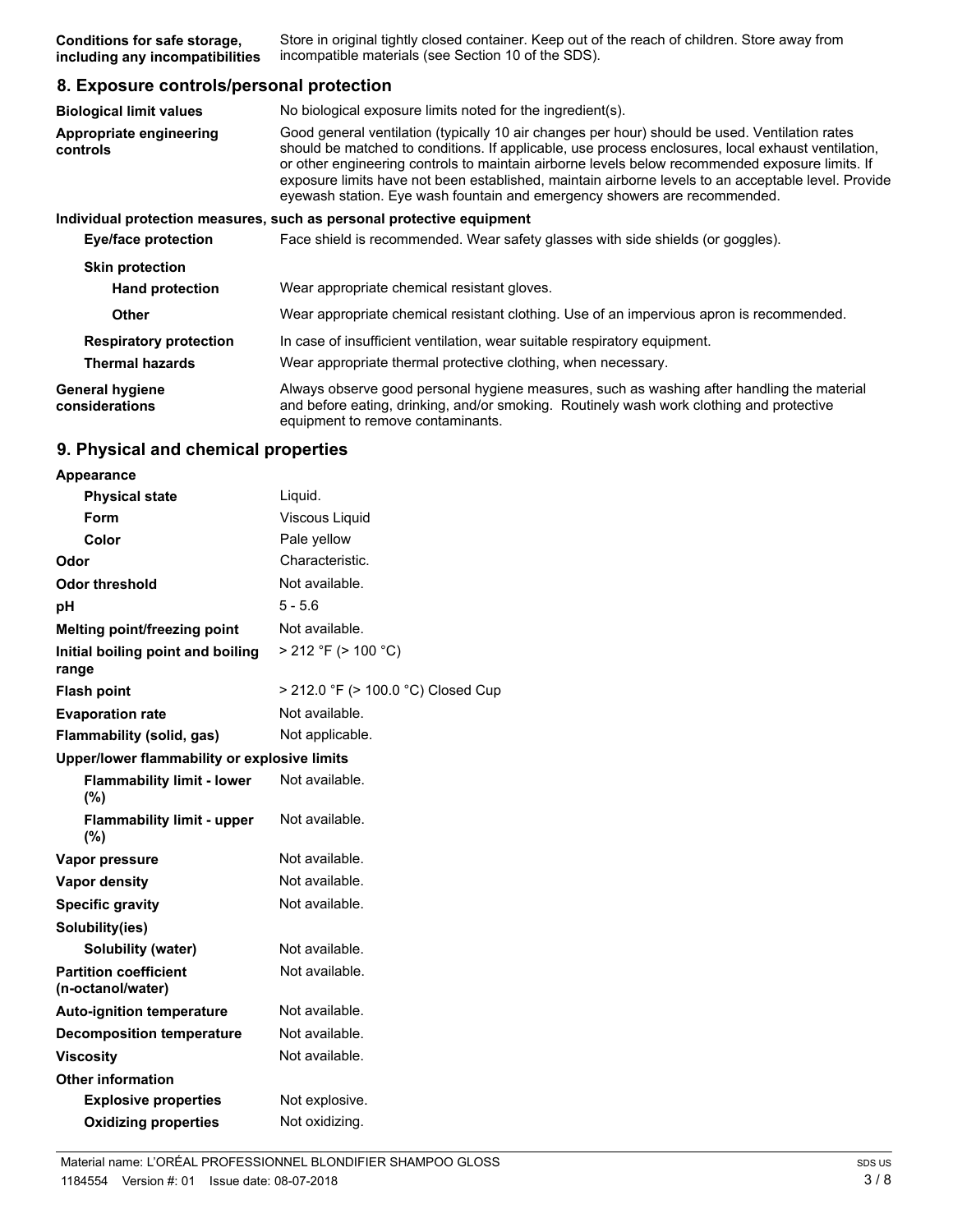# **10. Stability and reactivity**

| <b>Reactivity</b>                            | The product is stable and non-reactive under normal conditions of use, storage and transport. |  |
|----------------------------------------------|-----------------------------------------------------------------------------------------------|--|
| <b>Chemical stability</b>                    | Material is stable under normal conditions.                                                   |  |
| <b>Possibility of hazardous</b><br>reactions | No dangerous reaction known under conditions of normal use.                                   |  |
| <b>Conditions to avoid</b>                   | Contact with incompatible materials.                                                          |  |
| Incompatible materials                       | Strong oxidizing agents.                                                                      |  |
| <b>Hazardous decomposition</b><br>products   | No hazardous decomposition products are known.                                                |  |

# **11. Toxicological information**

#### **Information on likely routes of exposure**

| <b>Inhalation</b>                                                                  | No adverse effects due to inhalation are expected.                                                                                                    |  |
|------------------------------------------------------------------------------------|-------------------------------------------------------------------------------------------------------------------------------------------------------|--|
| <b>Skin contact</b>                                                                | Causes skin irritation.                                                                                                                               |  |
| Eye contact                                                                        | Causes serious eve irritation.                                                                                                                        |  |
| Ingestion                                                                          | Expected to be a low ingestion hazard.                                                                                                                |  |
| Symptoms related to the<br>physical, chemical and<br>toxicological characteristics | Severe eye irritation. Symptoms may include stinging, tearing, redness, swelling, and blurred<br>vision. Skin irritation. May cause redness and pain. |  |
|                                                                                    |                                                                                                                                                       |  |

#### **Information on toxicological effects**

| <b>Acute toxicity</b>                  | Not known.                                                                   |                                                                            |
|----------------------------------------|------------------------------------------------------------------------------|----------------------------------------------------------------------------|
| <b>Components</b>                      | <b>Species</b>                                                               | <b>Test Results</b>                                                        |
| COCO-BETAINE (CAS 68424-94-2)          |                                                                              |                                                                            |
| <b>Acute</b>                           |                                                                              |                                                                            |
| <b>Dermal</b>                          |                                                                              |                                                                            |
| <b>LC50</b>                            | Rat                                                                          | > 620 mg/kg OECD 402                                                       |
| Oral                                   |                                                                              |                                                                            |
| LD50                                   | Mouse                                                                        | 2640 mg/kg OECD 401                                                        |
| SODIUM LAURETH SULFATE (CAS 3088-31-1) |                                                                              |                                                                            |
| <b>Acute</b>                           |                                                                              |                                                                            |
| <b>Dermal</b>                          |                                                                              |                                                                            |
| LD50                                   |                                                                              | > 2000 mg/kg OECD 402                                                      |
| Oral                                   |                                                                              |                                                                            |
| LD50                                   |                                                                              | 2870 mg/kg OECD 401                                                        |
|                                        | Rat                                                                          | 1288 mg/kg                                                                 |
|                                        | * Estimates for product may be based on additional component data not shown. |                                                                            |
| <b>Skin corrosion/irritation</b>       | Causes skin irritation.                                                      |                                                                            |
| <b>Irritation Corrosion - Skin</b>     |                                                                              |                                                                            |
| COCO-BETAINE                           |                                                                              | OECD 404                                                                   |
|                                        |                                                                              | Result: Irritating                                                         |
|                                        | SODIUM LAURETH SULFATE                                                       | Species: Rabbit<br>OECD 404                                                |
|                                        |                                                                              | Result: Irritating                                                         |
|                                        |                                                                              | Species: Rabbit                                                            |
| Serious eye damage/eye<br>irritation   | Causes serious eye irritation.                                               |                                                                            |
| <b>Irritation Corrosion - Eye</b>      |                                                                              |                                                                            |
|                                        | SODIUM LAURETH SULFATE                                                       | OECD 405, (≥ 10%)<br>Result: Serious eye damage                            |
| COCO-BETAINE                           |                                                                              | Species: Rabbit<br>OECD 405, > 16%<br>Result: Corrosive<br>Species: Rabbit |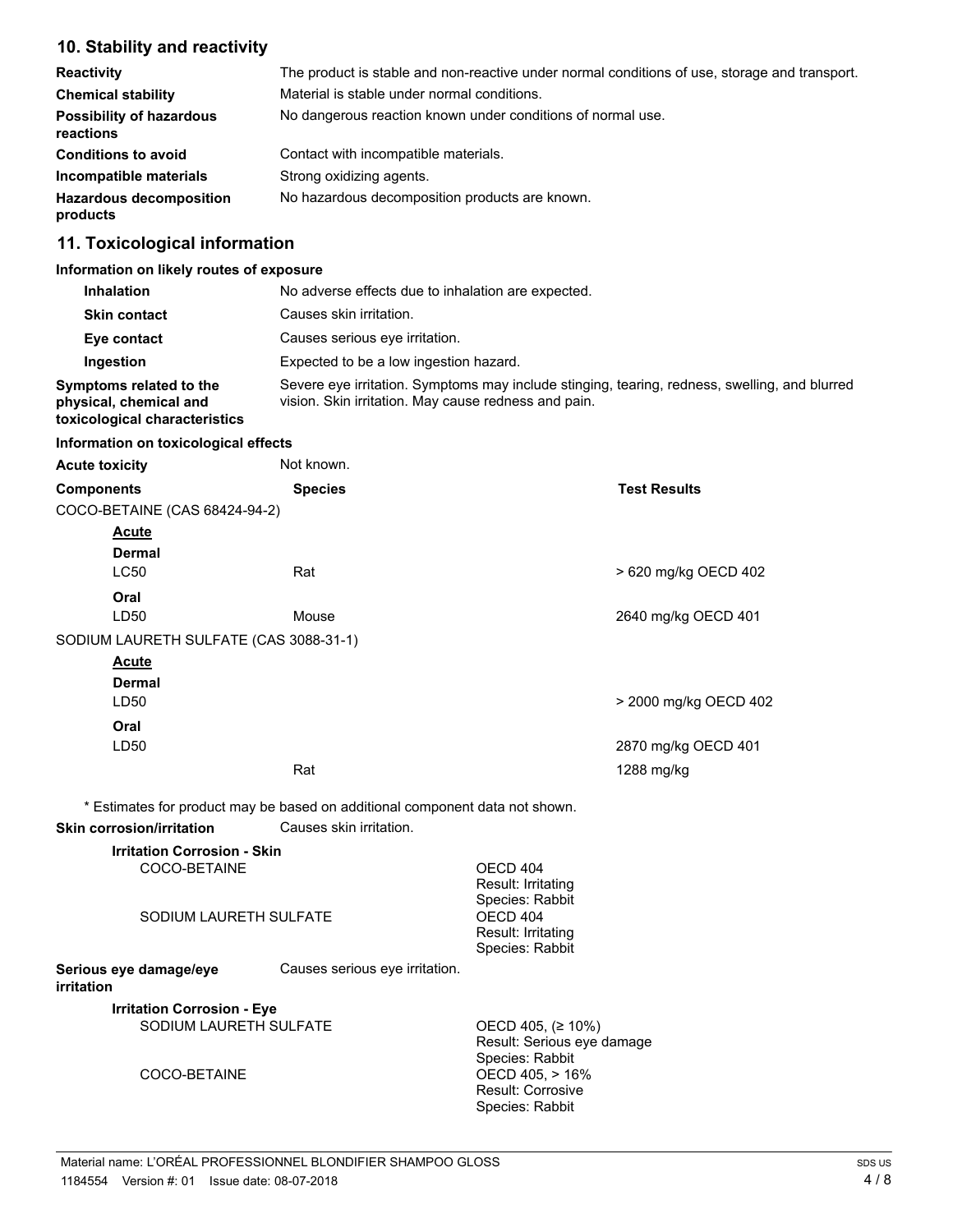OECD 405,  $\leq 16\%$ Result: Irritating Species: Rabbit

| Respiratory or skin sensitization                                      |                                                                                                                                                                                         |                                                                                                                                 |
|------------------------------------------------------------------------|-----------------------------------------------------------------------------------------------------------------------------------------------------------------------------------------|---------------------------------------------------------------------------------------------------------------------------------|
| <b>Respiratory sensitization</b>                                       | Not a respiratory sensitizer.                                                                                                                                                           |                                                                                                                                 |
| <b>Skin sensitization</b>                                              | This product is not expected to cause skin sensitization.                                                                                                                               |                                                                                                                                 |
| <b>Skin sensitization</b><br>COCO-BETAINE<br>SODIUM LAURETH SULFATE    |                                                                                                                                                                                         | OECD 406<br>Result: Not Sensitizing<br>Species: Guinea pig<br>OECD 406<br><b>Result: Not Sensitizing</b><br>Species: Guinea pig |
| <b>Germ cell mutagenicity</b>                                          | mutagenic or genotoxic.                                                                                                                                                                 | No data available to indicate product or any components present at greater than 0.1% are                                        |
| <b>Mutagenicity</b>                                                    |                                                                                                                                                                                         |                                                                                                                                 |
| SODIUM LAURETH SULFATE                                                 |                                                                                                                                                                                         | Result: In vitro and in vivo tests did not show mutagenic<br>effects.                                                           |
| COCO-BETAINE                                                           |                                                                                                                                                                                         | Result: In vitro tests did not show mutagenic effects                                                                           |
| Carcinogenicity                                                        | Not classifiable as to carcinogenicity to humans.                                                                                                                                       |                                                                                                                                 |
| Not listed.<br>Not regulated.                                          | IARC Monographs. Overall Evaluation of Carcinogenicity<br>OSHA Specifically Regulated Substances (29 CFR 1910.1001-1050)<br>US. National Toxicology Program (NTP) Report on Carcinogens |                                                                                                                                 |
| Not listed.                                                            |                                                                                                                                                                                         |                                                                                                                                 |
| <b>Reproductive toxicity</b>                                           |                                                                                                                                                                                         | This product is not expected to cause reproductive or developmental effects.                                                    |
| <b>Developmental effects</b><br>SODIUM LAURETH SULFATE<br>COCO-BETAINE |                                                                                                                                                                                         | 1000 mg/kg bw/d OECD 414<br><b>Result: NOAEL</b><br>Species: Rat<br>1000 mg/kg bw/d OECD 414<br>Result: NOEL                    |
|                                                                        |                                                                                                                                                                                         | Species: Rat                                                                                                                    |
| <b>Reproductivity</b><br>COCO-BETAINE                                  |                                                                                                                                                                                         | 150 mg/kg bw/d OECD 422<br>Result: NOEL<br>Species: Rat                                                                         |
| SODIUM LAURETH SULFATE                                                 |                                                                                                                                                                                         | 300 mg/kg bw/d OECD 416<br><b>Result: NOAEL</b><br>Species: Rat                                                                 |
| Specific target organ toxicity -<br>single exposure                    | Not classified.                                                                                                                                                                         |                                                                                                                                 |
| Specific target organ toxicity -<br>repeated exposure<br>COCO-BETAINE  | Not classified.                                                                                                                                                                         | >= 145 mg/kg bw/d OECD 408<br>Result: NOAEL<br>Species: Rat<br>Test Duration: 90 d                                              |
| SODIUM LAURETH SULFATE                                                 |                                                                                                                                                                                         | >= 225 mg/kg bw/d OECD 408<br>Result: NOAEL<br>Species: Rat<br>Test Duration: 90 d                                              |
| <b>Aspiration hazard</b>                                               | Not an aspiration hazard.                                                                                                                                                               |                                                                                                                                 |
| 12. Ecological information                                             |                                                                                                                                                                                         |                                                                                                                                 |
| <b>Ecotoxicity</b>                                                     |                                                                                                                                                                                         | The product is not classified as environmentally hazardous. However, this does not exclude                                      |

The product is not classified as environmentally hazardous. However, this does not exclude the possibility that large or frequent spills can have a harmful or damaging effect on the environment.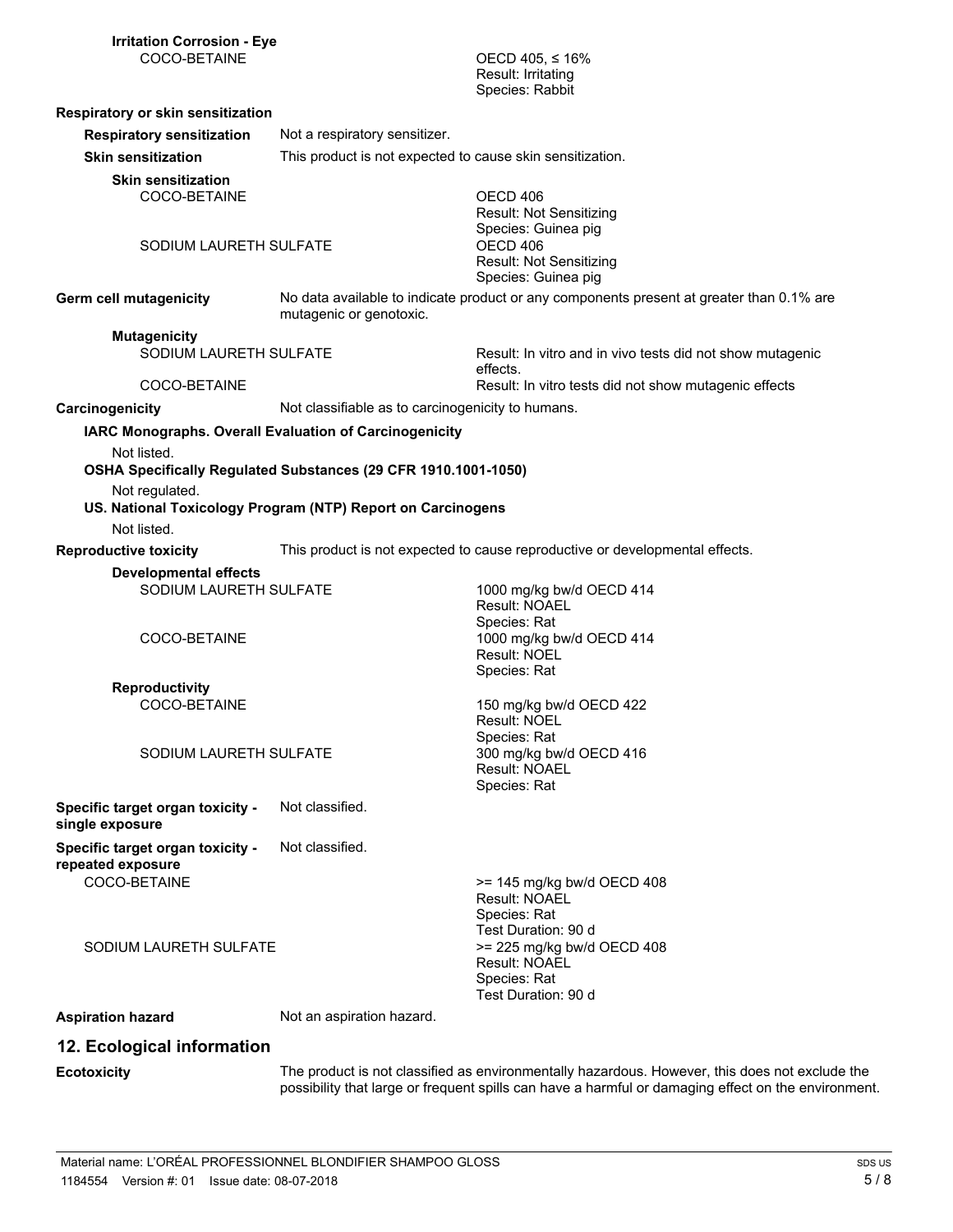| COCO-BETAINE (CAS 68424-94-2)        |                                                        |                                                                                                                                                                                                       |
|--------------------------------------|--------------------------------------------------------|-------------------------------------------------------------------------------------------------------------------------------------------------------------------------------------------------------|
|                                      |                                                        |                                                                                                                                                                                                       |
|                                      |                                                        |                                                                                                                                                                                                       |
|                                      |                                                        |                                                                                                                                                                                                       |
|                                      |                                                        | 1.7 mg/l, 72 h OECD 201                                                                                                                                                                               |
|                                      |                                                        | 7.76 mg/l, 48 h OECD 202                                                                                                                                                                              |
| <b>LC50</b>                          | Danio rerio                                            | 4.44 mg/l, 96 h OECD 203                                                                                                                                                                              |
| <b>EC50</b>                          | Activated sludge of a predominantly<br>domestic sewage | > 2000 mg/l, 16 h DIN 38412, Pt. 8S                                                                                                                                                                   |
|                                      |                                                        |                                                                                                                                                                                                       |
| <b>NOEC</b>                          | Pseudokirchneriella subcapitata                        | 0.38 mg/l, 72 h OECD 201                                                                                                                                                                              |
| <b>NOEC</b>                          | Daphnia magna                                          | 2.99 mg/l, 21 d OECD 211                                                                                                                                                                              |
|                                      |                                                        |                                                                                                                                                                                                       |
|                                      |                                                        |                                                                                                                                                                                                       |
|                                      |                                                        |                                                                                                                                                                                                       |
|                                      |                                                        | 27 mg/l, 72 h OECD 201                                                                                                                                                                                |
| EC50                                 | Daphnia magna                                          | 7.2 mg/l, 48 h OECD 202                                                                                                                                                                               |
| <b>LC50</b>                          | Danio rerio                                            | 7.1 mg/l, 96 h OECD 203                                                                                                                                                                               |
| <b>EC50</b>                          | Pseudomonas putida                                     | > 10000 mg/l, 16 h DIN 38412 - 8                                                                                                                                                                      |
|                                      |                                                        |                                                                                                                                                                                                       |
| <b>NOEC</b>                          | Daphnia magna                                          | 0.27 mg/l, 21 d OECD 211                                                                                                                                                                              |
| <b>NOEC</b>                          | Oncorhynchus mykiss                                    | 0.14 mg/l, 28 d OECD 204                                                                                                                                                                              |
|                                      |                                                        |                                                                                                                                                                                                       |
| <b>Persistence and degradability</b> |                                                        |                                                                                                                                                                                                       |
|                                      | <b>EC50</b><br><b>EC50</b><br><b>EC50</b>              | Pseudokirchneriella subcapitata<br>Daphnia magna<br>SODIUM LAURETH SULFATE (CAS 3088-31-1)<br>Desmodesmus subspicatus<br>* Estimates for product may be based on additional component data not shown. |

| COCO-BETAINE<br>SODIUM LAURETH SULFATE                                                      |                                                                                                                                                                                             | 79 % OECD 301 B<br>Result: Readily Biodegradable<br>Test Duration: 28 d<br>100 % EU C.4-A<br>Result: Readily Biodegradable                                                                  |
|---------------------------------------------------------------------------------------------|---------------------------------------------------------------------------------------------------------------------------------------------------------------------------------------------|---------------------------------------------------------------------------------------------------------------------------------------------------------------------------------------------|
|                                                                                             |                                                                                                                                                                                             | Test Duration: 28 d                                                                                                                                                                         |
| Bioaccumulative potential                                                                   |                                                                                                                                                                                             |                                                                                                                                                                                             |
| Partition coefficient n-octanol / water (log Kow)<br>COCO-BETAINE<br>SODIUM LAURETH SULFATE |                                                                                                                                                                                             | $-0.4$ EU A.8<br>0.3 OECD 123                                                                                                                                                               |
| <b>Mobility in soil</b>                                                                     | No data available.                                                                                                                                                                          |                                                                                                                                                                                             |
| Other adverse effects                                                                       | No other adverse environmental effects (e.g. ozone depletion, photochemical ozone creation<br>potential, endocrine disruption, global warming potential) are expected from this component.  |                                                                                                                                                                                             |
| 13. Disposal considerations                                                                 |                                                                                                                                                                                             |                                                                                                                                                                                             |
| <b>Disposal instructions</b>                                                                | Collect and reclaim or dispose in sealed containers at licensed waste disposal site. Dispose of<br>contents/container in accordance with local/regional/national/international regulations. |                                                                                                                                                                                             |
| Local disposal regulations                                                                  | Dispose in accordance with all applicable regulations.                                                                                                                                      |                                                                                                                                                                                             |
| Hazardous waste code                                                                        | Not regulated.                                                                                                                                                                              |                                                                                                                                                                                             |
| Waste from residues / unused<br>products                                                    | Disposal instructions).                                                                                                                                                                     | Dispose of in accordance with local regulations. Empty containers or liners may retain some<br>product residues. This material and its container must be disposed of in a safe manner (see: |

Since emptied containers may retain product residue, follow label warnings even after container is emptied. Empty containers should be taken to an approved waste handling site for recycling or disposal. **Contaminated packaging**

# **14. Transport information**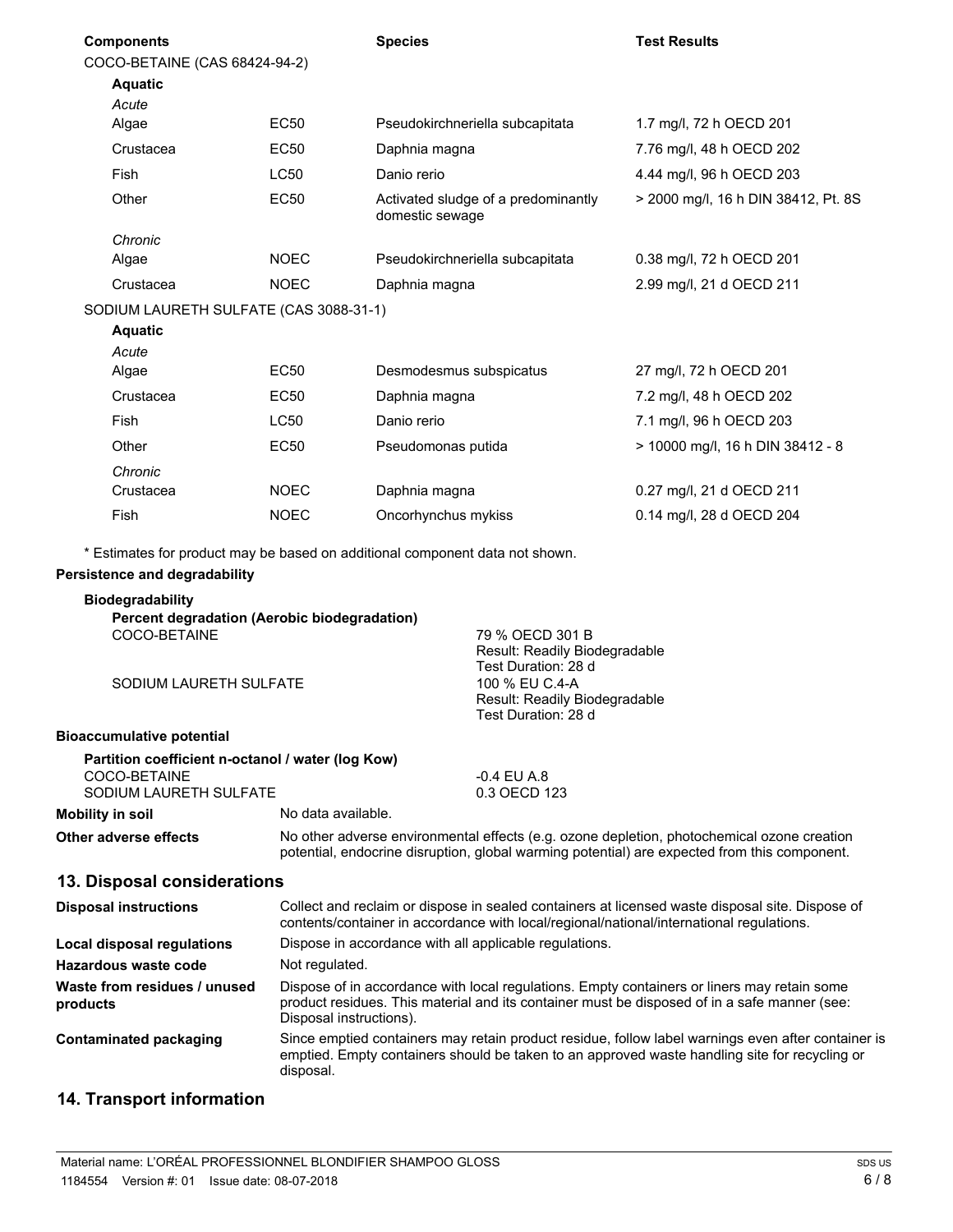#### **DOT**

#### **FINISHED GOODS**

Not regulated as dangerous goods.

## **BULK**

Not regulated as dangerous goods.

#### **IATA**

#### **FINISHED GOODS**

Not regulated as dangerous goods.

# **BULK**

Not regulated as dangerous goods.

## **IMDG**

#### **FINISHED GOODS**

Not regulated as dangerous goods.

#### **BULK**

Not regulated as dangerous goods.

#### **15. Regulatory information**

**US federal regulations**

This product is a "Hazardous Chemical" as defined by the OSHA Hazard Communication Standard, 29 CFR 1910.1200.

#### **TSCA Section 12(b) Export Notification (40 CFR 707, Subpt. D)**

Not regulated.

**CERCLA Hazardous Substance List (40 CFR 302.4)**

Not listed.

#### **SARA 304 Emergency release notification**

Not regulated.

#### **OSHA Specifically Regulated Substances (29 CFR 1910.1001-1050)**

Not regulated.

#### **Superfund Amendments and Reauthorization Act of 1986 (SARA)**

| <b>Hazard categories</b> | Immediate Hazard - Yes<br>Delayed Hazard - No<br>Fire Hazard - No<br>Pressure Hazard - No |
|--------------------------|-------------------------------------------------------------------------------------------|
|                          | Reactivity Hazard - No                                                                    |

#### **SARA 302 Extremely hazardous substance**

Not listed.

**SARA 311/312 Hazardous** Yes **chemical**

#### **SARA 313 (TRI reporting)**

Not regulated.

#### **Other federal regulations**

**Clean Air Act (CAA) Section 112 Hazardous Air Pollutants (HAPs) List** Not regulated. **Clean Air Act (CAA) Section 112(r) Accidental Release Prevention (40 CFR 68.130)** Not regulated. **Safe Drinking Water Act** Not regulated. **(SDWA)**

## **16. Other information, including date of preparation or last revision**

| Issue date   | 08-07-2018                                       |
|--------------|--------------------------------------------------|
| Version #    | 01                                               |
| NFPA ratings | Health: $2$<br>Flammability: 1<br>Instability: 0 |